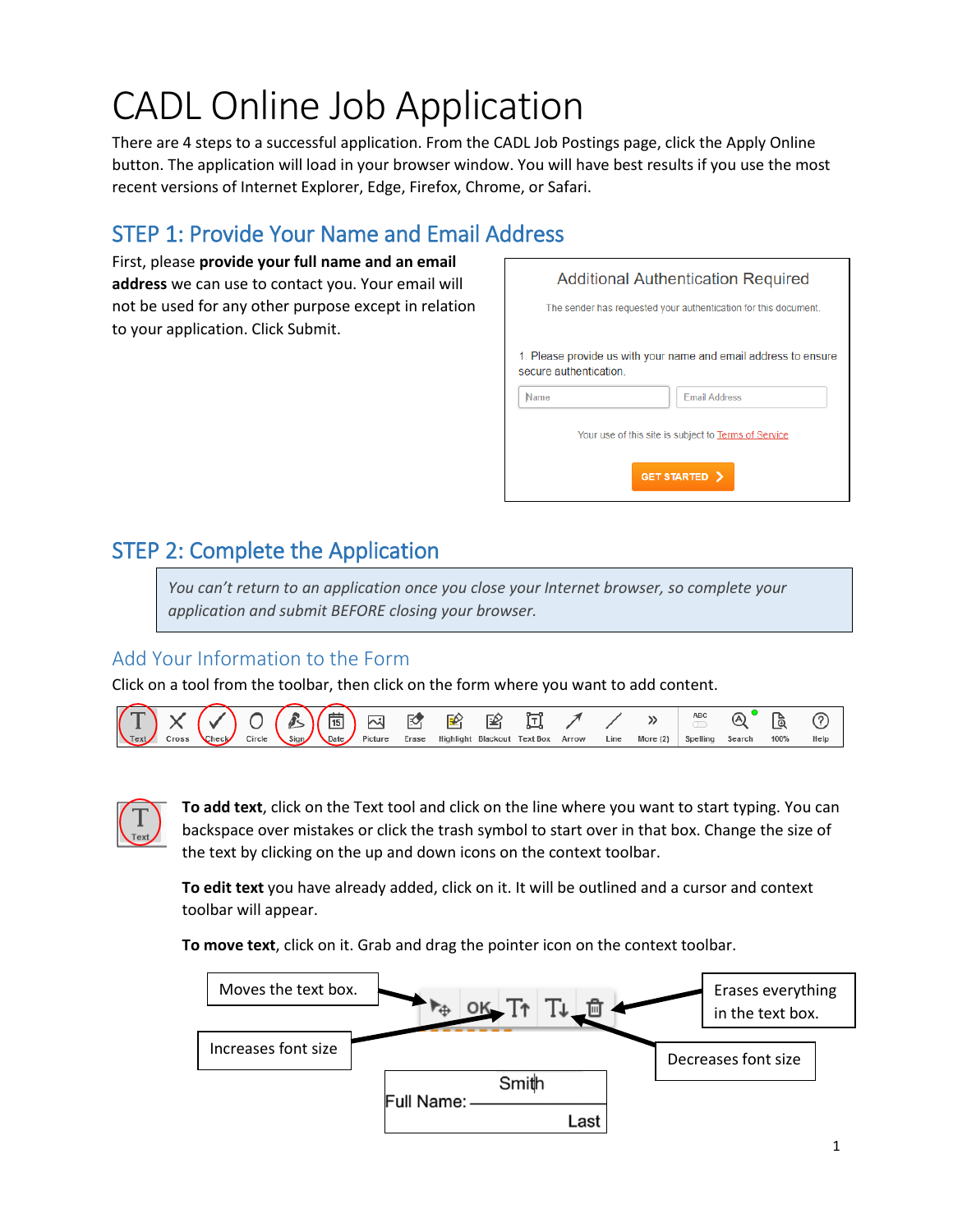

**To check a box**, click the Check tool at the top of the screen. Click on the form where you want to add a checkmark.

**To remove a checkmark**, click the Text tool,

Are you 18 years or older?

**E**Yes **□** No

then click on the checkmark you wish to remove. Click the trash icon on the context toolbar.



Position the signature over the Applicant's Signature line and click.





**To add the date**, click the Date tool. Position the box over the date line and click.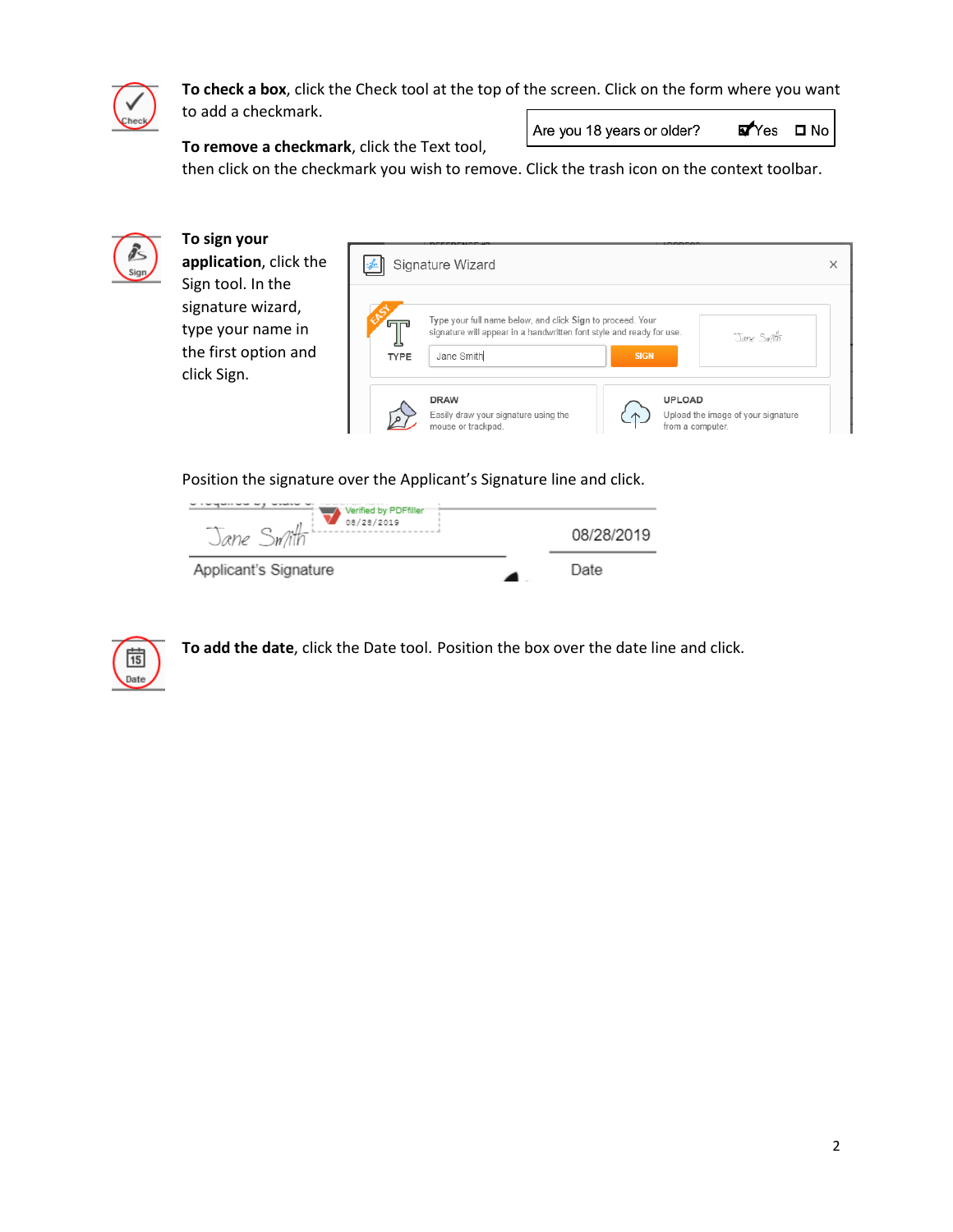#### Navigate Among Pages

*There are five pages in the CADL job application. Make sure you complete all pages before submitting.*



**To advance to the next page or go back to a previous page**, click on the navigation arrows or the page thumbnails on the left. *Do not click Done at top right* when you are done with a page. *Click Done only when you are ready to submit your application.*

#### Submit the Form

**To submit your completed application**, click Done at the top right.

**DONE** 

*DOUBLE CHECK YOUR WORK BEFORE SUBMITTING. You can't edit your application after it is submitted.*